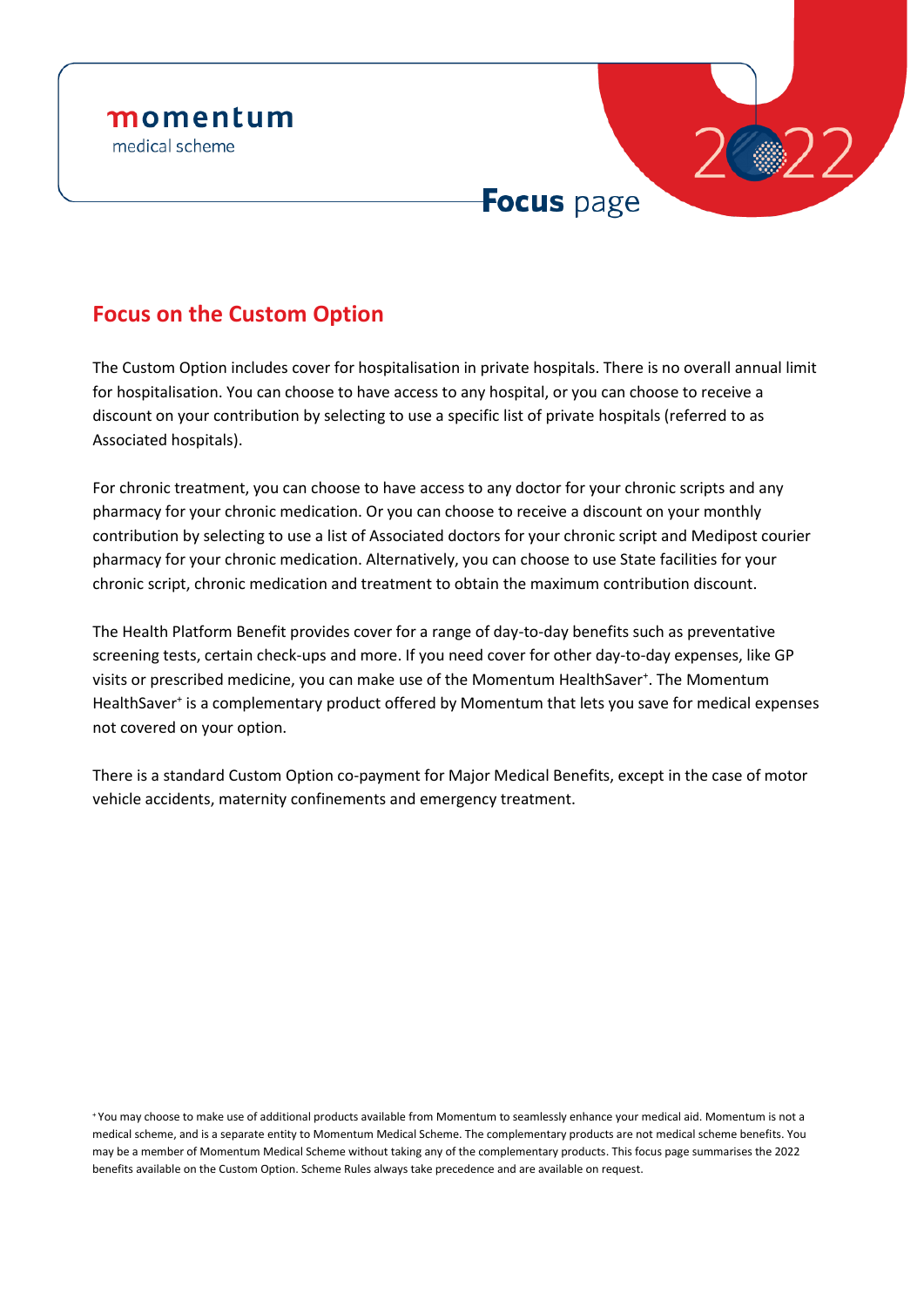### **Major Medical Benefit**

| Provider                                | Any or Associated hospitals                                               |  |
|-----------------------------------------|---------------------------------------------------------------------------|--|
| Limit                                   | No overall annual limit applies                                           |  |
|                                         | Associated specialists covered in full                                    |  |
|                                         | Other specialists covered up to 100% of the Momentum Medical Scheme       |  |
| Rate                                    | Rate                                                                      |  |
|                                         | Hospital accounts are covered in full at the rate agreed upon with the    |  |
|                                         | hospital group                                                            |  |
| <b>Specialised procedures/treatment</b> | Certain procedures/treatment covered                                      |  |
|                                         | Standard Custom Option co-payment of R1 640 per authorisation, except for |  |
|                                         | motor vehicle accidents, maternity confinements and emergency treatment   |  |
| Co-payment                              | An additional co-payment may apply for specialised procedures/treatment   |  |
|                                         | (see co-payment table on page 5)                                          |  |

### **Chronic and Day-to-day Benefits**

|                                   | Any provider: Core formulary, or                                                    |  |  |
|-----------------------------------|-------------------------------------------------------------------------------------|--|--|
| <b>Chronic provider</b>           | Associated GPs and Courier pharmacy: Entry level formulary, or                      |  |  |
|                                   | State: State formulary                                                              |  |  |
| <b>Chronic conditions covered</b> | 26 conditions, according to Chronic Disease List in Prescribed Minimum              |  |  |
|                                   | <b>Benefits</b>                                                                     |  |  |
| Day-to-day provider               | Any                                                                                 |  |  |
|                                   | You can add the Momentum HealthSaver <sup>+</sup> to provide cover for your day-to- |  |  |
| Day-to-day benefit                | day healthcare expenses                                                             |  |  |

### **Health Platform Benefit**

|  | Provider | <sup>-</sup> Associated<br>Anv or |
|--|----------|-----------------------------------|
|--|----------|-----------------------------------|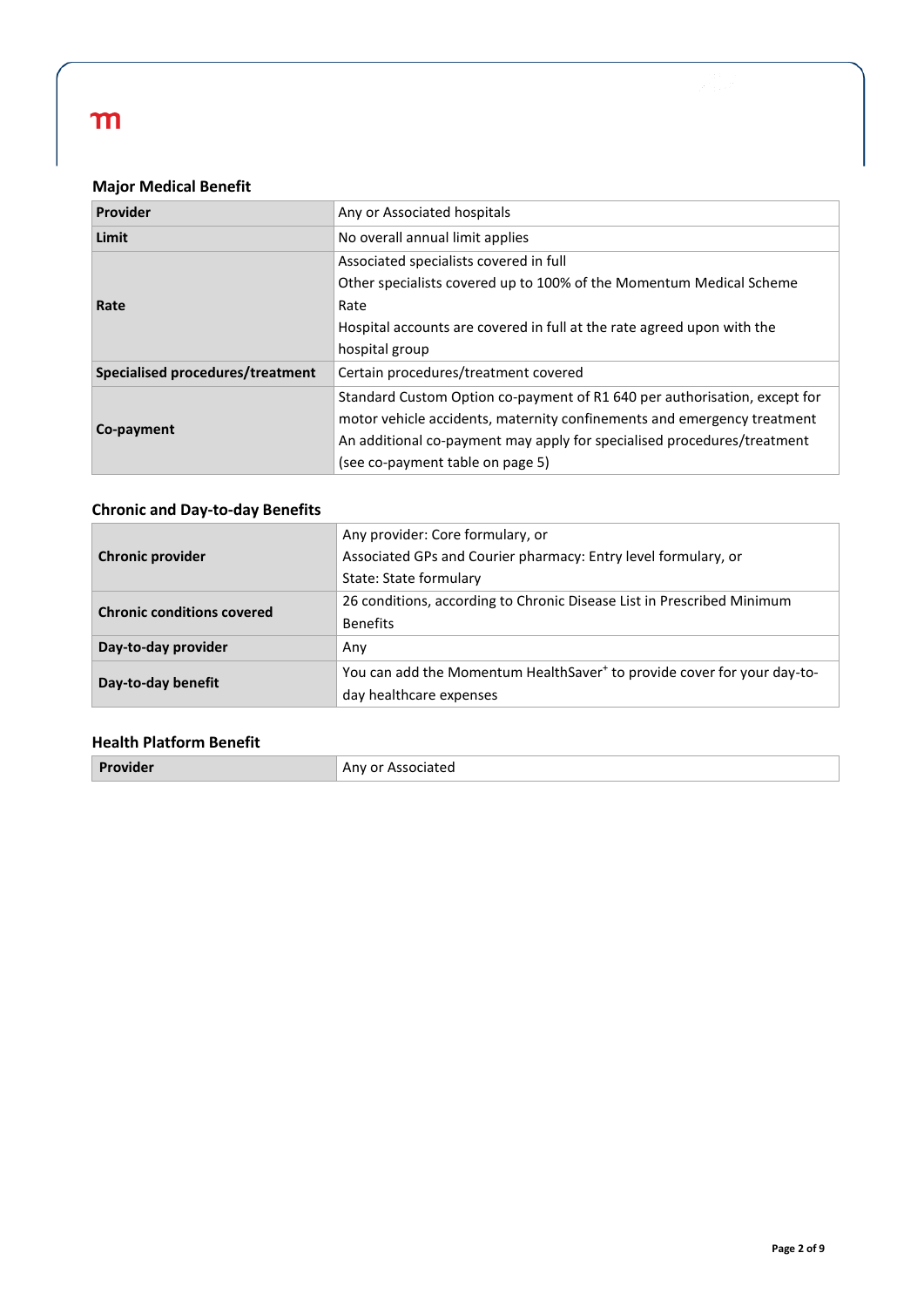### **Contributions**

#### Contributions payable from 1 January 2022 to 31 August 2022 (unchanged from 2021)

| Choose your providers |                | Choose your family composition |                    |                    |        |        |        |
|-----------------------|----------------|--------------------------------|--------------------|--------------------|--------|--------|--------|
| <b>Hospital</b>       | <b>Chronic</b> |                                |                    |                    | ÌÎ,    | iT÷÷   |        |
| Associated            | Any            | R <sub>2</sub> 423             | R4 335             | R3 278             | R5190  | R6045  | R6900  |
|                       | Associated     | R <sub>2</sub> 194             | R3 895             | R <sub>2</sub> 969 | R4 670 | R5445  | R6 220 |
|                       | <b>State</b>   | R1706                          | R <sub>2</sub> 997 | R <sub>2</sub> 311 | R3 602 | R4 207 | R4 812 |
|                       | Any            | R <sub>2</sub> 891             | R5 211             | R3 923             | R6 243 | R7 275 | R8 307 |
| Any                   | Associated     | R <sub>2</sub> 601             | R4 633             | R3 546             | R5 578 | R6 523 | R7468  |
|                       | <b>State</b>   | R <sub>2</sub> 173             | R3 813             | R <sub>2</sub> 969 | R4 609 | R5405  | R6 201 |
|                       |                |                                |                    |                    |        |        |        |

Maximum of 3 children charged for

#### Contributions payable from 1 September 2022 to 31 December 2022

| Choose your providers |                 | Choose your family composition |                                |        |                    |        |        |        |
|-----------------------|-----------------|--------------------------------|--------------------------------|--------|--------------------|--------|--------|--------|
|                       | <b>Hospital</b> | <b>Chronic</b>                 |                                |        |                    |        | İİtt   | titt   |
|                       | Associated      | Any                            | R <sub>2</sub> 580             | R4 616 | R3 490             | R5 526 | R6436  | R7 346 |
|                       |                 | Associated                     | R <sub>2</sub> 330             | R4 136 | R3153              | R4 959 | R5782  | R6 605 |
|                       |                 | <b>State</b>                   | R1808                          | R3 176 | R <sub>2</sub> 449 | R3 817 | R4 458 | R5099  |
|                       | Any             | Any                            | R3 078                         | R5 548 | R4177              | R6 647 | R7 746 | R8845  |
|                       |                 | Associated                     | R <sub>2</sub> 76 <sub>2</sub> | R4 920 | R3 766             | R5 924 | R6 928 | R7 932 |
|                       |                 | <b>State</b>                   | R <sub>2</sub> 303             | R4 041 | R3147              | R4885  | R5729  | R6 573 |

Maximum of 3 children charged for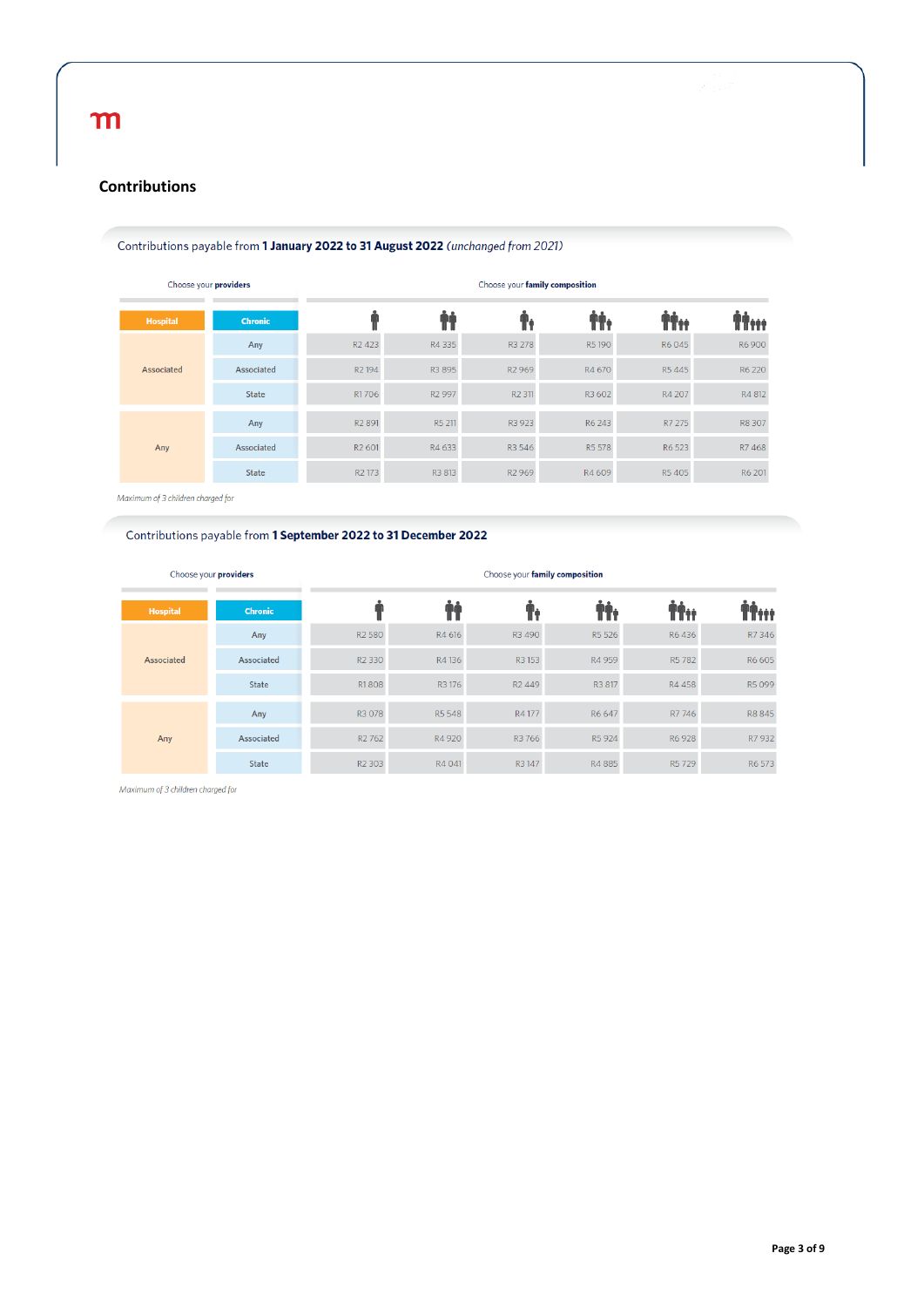#### **Major Medical Benefit**

This benefit includes cover for hospitalisation and certain specialised procedures/treatment. There is no overall annual limit for hospitalisation. Associated specialists are covered in full, while other specialists are covered up to 100% of the Momentum Medical Scheme Rate. Hospital accounts are covered in full at the rate agreed upon with the hospital group. Under the hospitalisation benefit, hospital accounts and related costs incurred in hospital (from admission to discharge) are covered – provided that treatment has been pre-authorised.

Specialised procedures/treatment do not necessarily require admission to hospital and are included in the Major Medical Benefit – provided the treatment is clinically appropriate and has been preauthorised.

If pre-authorisation is not obtained, a 30% co-payment will apply on all accounts related to the event and the Scheme would be responsible for 70% of the negotiated tariff, provided authorisation would have been granted according to the Rules of the Scheme. In the case of an emergency, you, someone in your family or a friend must obtain authorisation within 72 hours of admittance.

If you choose Associated hospitals and you do not use this provider, a 30% co-payment will apply on the hospital account, while the Scheme will be responsible for 70% of the negotiated tariff.

#### **Chronic Benefit**

The Chronic Benefit covers certain life-threatening conditions that need ongoing treatment. You may choose Any, Associated or State as your Chronic Benefit provider. Chronic cover is provided for 26 conditions according to the Chronic Disease List, which forms part of the Prescribed Minimum Benefits. Chronic benefits are subject to registration on the Chronic Management Programme and approval by the Scheme.

#### **Day-to-day Benefit**

If you would like to add cover for day-to-day healthcare expenses, such as GP visits or prescribed medicine, you can make use of the Momentum HealthSaver<sup>+</sup>.

### **Health Platform Benefit**

Health Platform Benefits are paid by the Scheme up to a maximum Rand amount per benefit, provided you notify us before using the benefit. This unique benefit encourages health awareness, enhances the quality of life and gives peace of mind through:

- preventative care and early detection
- maternity programme
- health management programmes
- health education and advice; and
- local emergency evacuation and international emergency cover.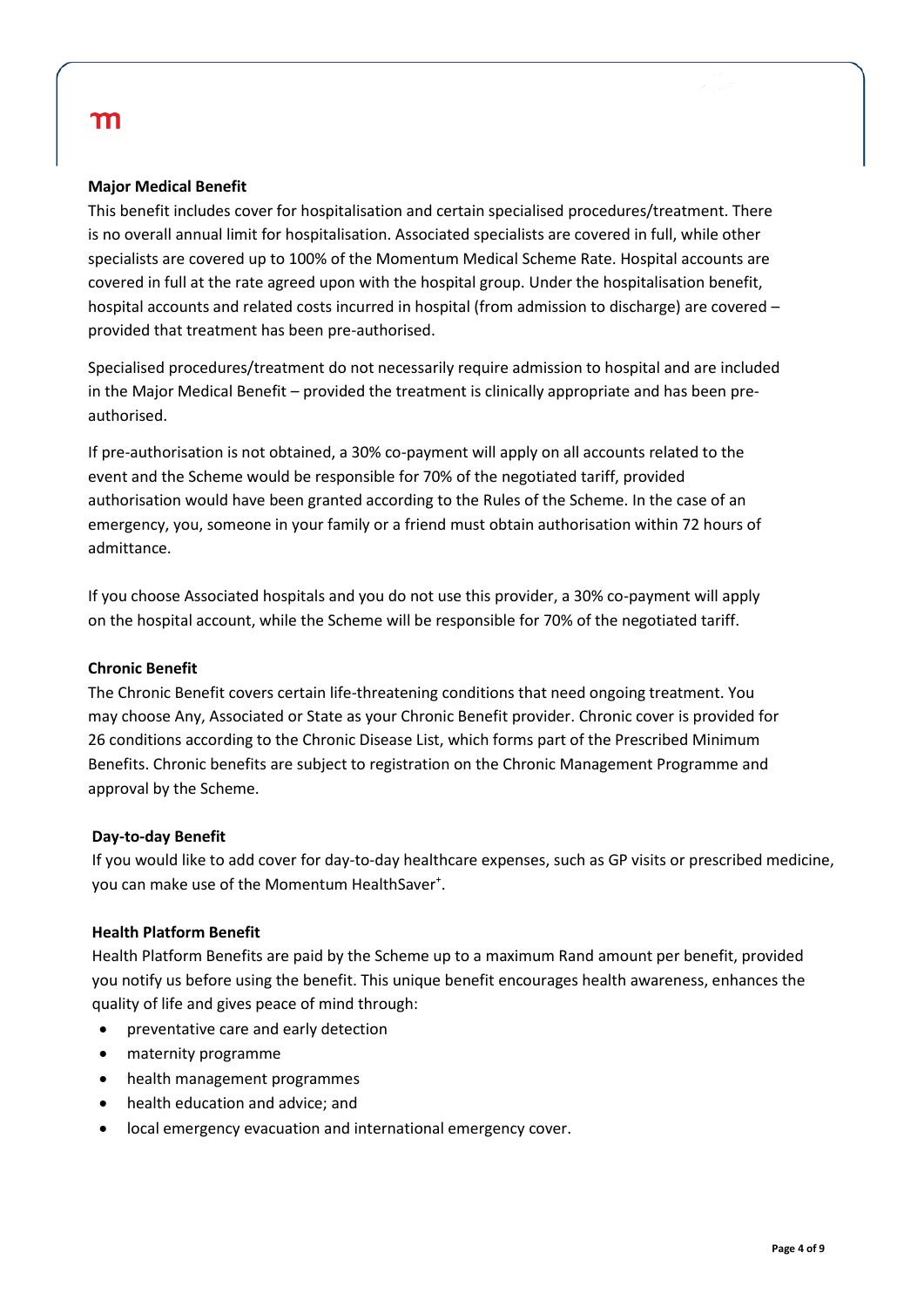#### **Benefit schedule**

#### **Major Medical Benefit**

**General rule applicable to the Major Medical Benefit:** You need to contact us for pre-authorisation before making use of your Major Medical Benefits. For some conditions, like cancer, you will need to register on a health management programme. Momentum Medical Scheme will pay benefits in line with the Scheme Rules and the clinical protocols that the Scheme has established for the treatment of each condition. The sub-limits specified below apply per year. Should you not join in January, your sub-limits will be adjusted pro-rata (this means it will be adjusted in line with the number of months left in the year)

| Provider             | Any or Associated hospitals                                                                                                                                                                                                                                              |
|----------------------|--------------------------------------------------------------------------------------------------------------------------------------------------------------------------------------------------------------------------------------------------------------------------|
| Overall annual limit | None                                                                                                                                                                                                                                                                     |
| Co-payment           | Standard Custom Option co-payment of R1 640 per<br>authorisation, except for motor vehicle accidents, maternity<br>confinements and emergency treatment.<br>An additional co-payment may apply for specialised<br>procedures, as indicated in the co-payment table below |

**Co-payments for specialised procedures/treatment** The standard Custom Option co-payment of **R1 640** per authorisation applies to these procedures and treatments regardless of where they are performed Plus the Specialised Procedures co-payment of **R1 640** per authorisation applies if performed in a day hospital, or **R3 280** per authorisation if performed in an acute hospital (hospital where overnight admissions apply) Arthroscopies, Back and neck surgery, Carpal tunnel release, Functional nasal and sinus procedures, Joint replacements, Laparoscopies Performed in a day hospital or acute hospital, subject to the relevant co-payment listed above Gastroscopies, Colonoscopies, Cystoscopies, Sigmoidoscopies, Nail surgery, Removing of extensive skin lesions Performed out of hospital, in a day hospital or in an acute hospital, subject to the relevant co-payment listed above Conservative back and neck treatment Removal of minor skin lesions Treatment of diseases of the conjunctiva Treatment of headache Treatment of adult influenza, Treatment of adult respiratory tract infections **Low severity cases** are not covered by the Scheme but can be paid from Momentum HealthSaver<sup>+</sup>, if available **High severity cases** in an acute hospital are paid by the Scheme, subject to the relevant co-payment listed above **Hospitalisation** Benefit Associated specialists covered in full. Other specialists covered up to 100% of the Momentum Medical Scheme Rate Hospital accounts are covered in full at the rate agreed upon with the hospital group High and intensive care No annual limit applies Casualty or after-hour visits  $\vert$  Subject to Momentum HealthSaver<sup>+</sup>, if available Renal dialysis No annual limit applies. If you choose State as your chronic provider, you need to make use of State facilities for your

renal dialysis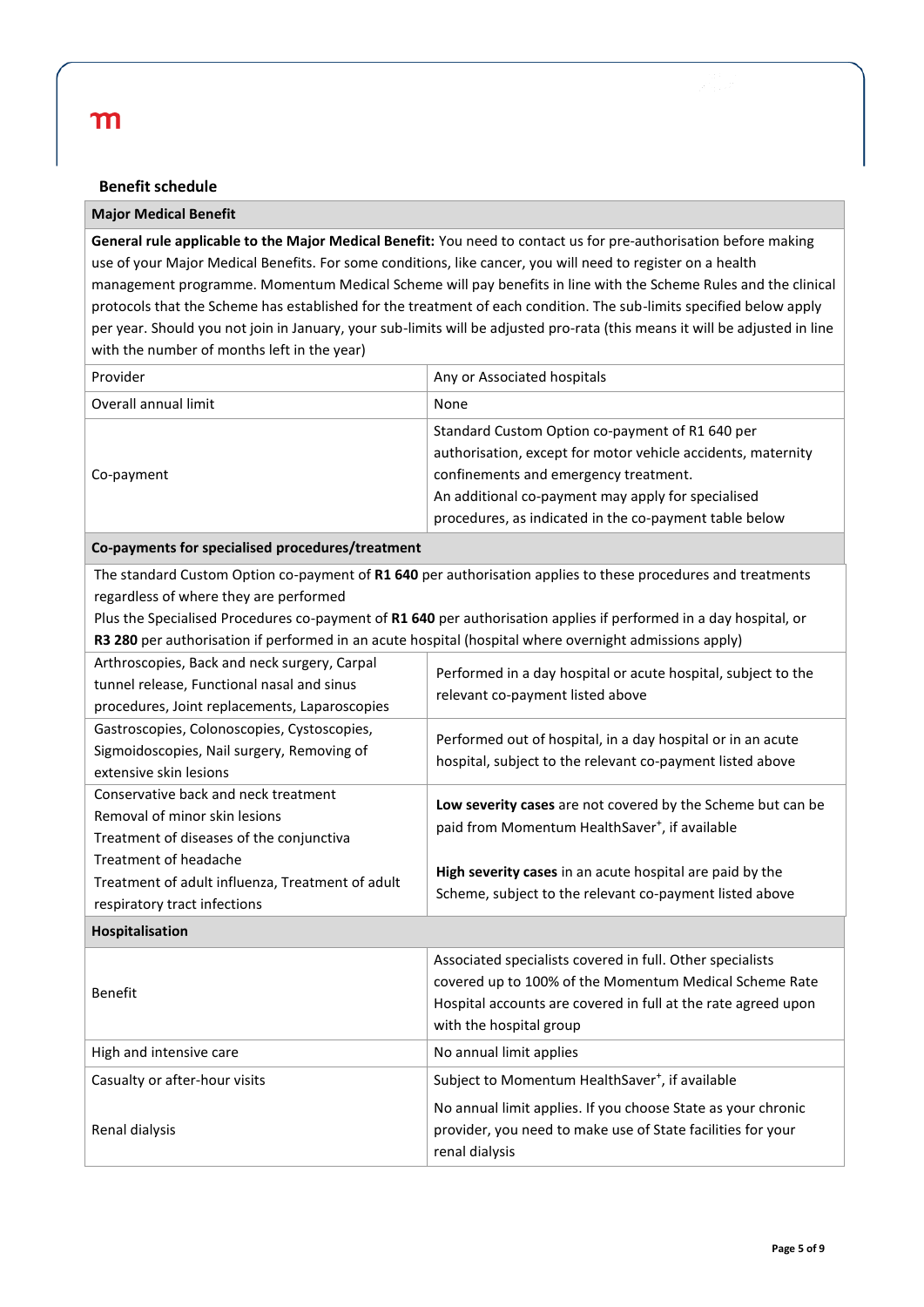| <b>Hospitalisation (continued)</b>                                                                    |                                                               |  |  |  |
|-------------------------------------------------------------------------------------------------------|---------------------------------------------------------------|--|--|--|
|                                                                                                       | R300 000 per beneficiary per year, thereafter a 20% co-       |  |  |  |
|                                                                                                       | payment applies. Momentum Medical Scheme reference            |  |  |  |
|                                                                                                       | pricing applies to chemotherapy and adjuvant medication       |  |  |  |
| Oncology                                                                                              | If you choose State as your chronic provider, you need to     |  |  |  |
|                                                                                                       | obtain your oncology treatment from an oncologist             |  |  |  |
|                                                                                                       | authorised by the Scheme. If you choose State or Associated   |  |  |  |
|                                                                                                       | as your chronic provider, you need to obtain your oncology    |  |  |  |
|                                                                                                       | medication from Medipost                                      |  |  |  |
| Organ transplants (recipient)                                                                         | No annual limit applies                                       |  |  |  |
| Organ transplants (donor): Only covered when                                                          | R21 100 cadaver costs                                         |  |  |  |
| the recipient is a member of the Scheme                                                               | R42 800 live donor costs (including transportation)           |  |  |  |
| In-hospital dental and oral benefits                                                                  |                                                               |  |  |  |
| - maxillo-facial surgery (excluding implants) and                                                     | Hospital and anaesthetist accounts paid from Major Medical    |  |  |  |
| general anaesthesia for children under 7                                                              | Benefit, subject to R1 640 co-payment per authorisation.      |  |  |  |
|                                                                                                       | Dental, dental specialist and maxillo-facial surgeon accounts |  |  |  |
|                                                                                                       | paid from Momentum HealthSaver <sup>+</sup> if available.     |  |  |  |
| - impacted wisdom teeth                                                                               | Hospital and anaesthetist accounts paid from Major Medical    |  |  |  |
|                                                                                                       | Benefit, subject to R3 000 co-payment for day hospitals and   |  |  |  |
|                                                                                                       | R5 500 co-payment for acute hospitals, per authorisation.     |  |  |  |
|                                                                                                       | Dental, dental specialist and maxillo-facial surgeon accounts |  |  |  |
|                                                                                                       | paid from Major Medical Benefit, up to 100% of Momentum       |  |  |  |
|                                                                                                       | <b>Medical Scheme Rate</b>                                    |  |  |  |
| <b>Maternity confinements</b>                                                                         | No annual limit applies                                       |  |  |  |
| Neonatal intensive care                                                                               | No annual limit applies                                       |  |  |  |
| MRI and CT scans, magnetic resonance                                                                  |                                                               |  |  |  |
| cholangiopancreatography (MRCP), whole body                                                           | No annual limit applies, subject to co-payment of R2 740 per  |  |  |  |
| radioisotope and PET scans (in- and                                                                   | scan                                                          |  |  |  |
| out-of-hospital)                                                                                      |                                                               |  |  |  |
| Medical and surgical appliances in-hospital (such<br>as support stockings, knee and back braces, etc) | R6 820 per family                                             |  |  |  |
|                                                                                                       | Intraocular lenses: R5 900 per beneficiary per event,         |  |  |  |
| Prosthesis - internal (including knee and hip                                                         | maximum 2 events per year. Other internal prostheses:         |  |  |  |
| replacements, permanent pacemakers, cochlear                                                          | R50 200 per beneficiary per event, maximum 2 events per       |  |  |  |
| implants, etc)                                                                                        | year                                                          |  |  |  |
| Prosthesis - external (such as artificial arms or                                                     |                                                               |  |  |  |
| legs)                                                                                                 | R23 750 per family                                            |  |  |  |
| Mental health                                                                                         | R37 000 per beneficiary                                       |  |  |  |
| - incl. psychiatry and psychology                                                                     | 21-day sub-limit applies to drug and alcohol rehabilitation,  |  |  |  |
| - drug and alcohol rehabilitation                                                                     | subject to treatment at preferred provider                    |  |  |  |
| Take-home medicine                                                                                    | 7 days' supply                                                |  |  |  |
| Medical rehabilitation, private nursing, Hospice                                                      |                                                               |  |  |  |
| and step-down facilities                                                                              | R55 000 per family                                            |  |  |  |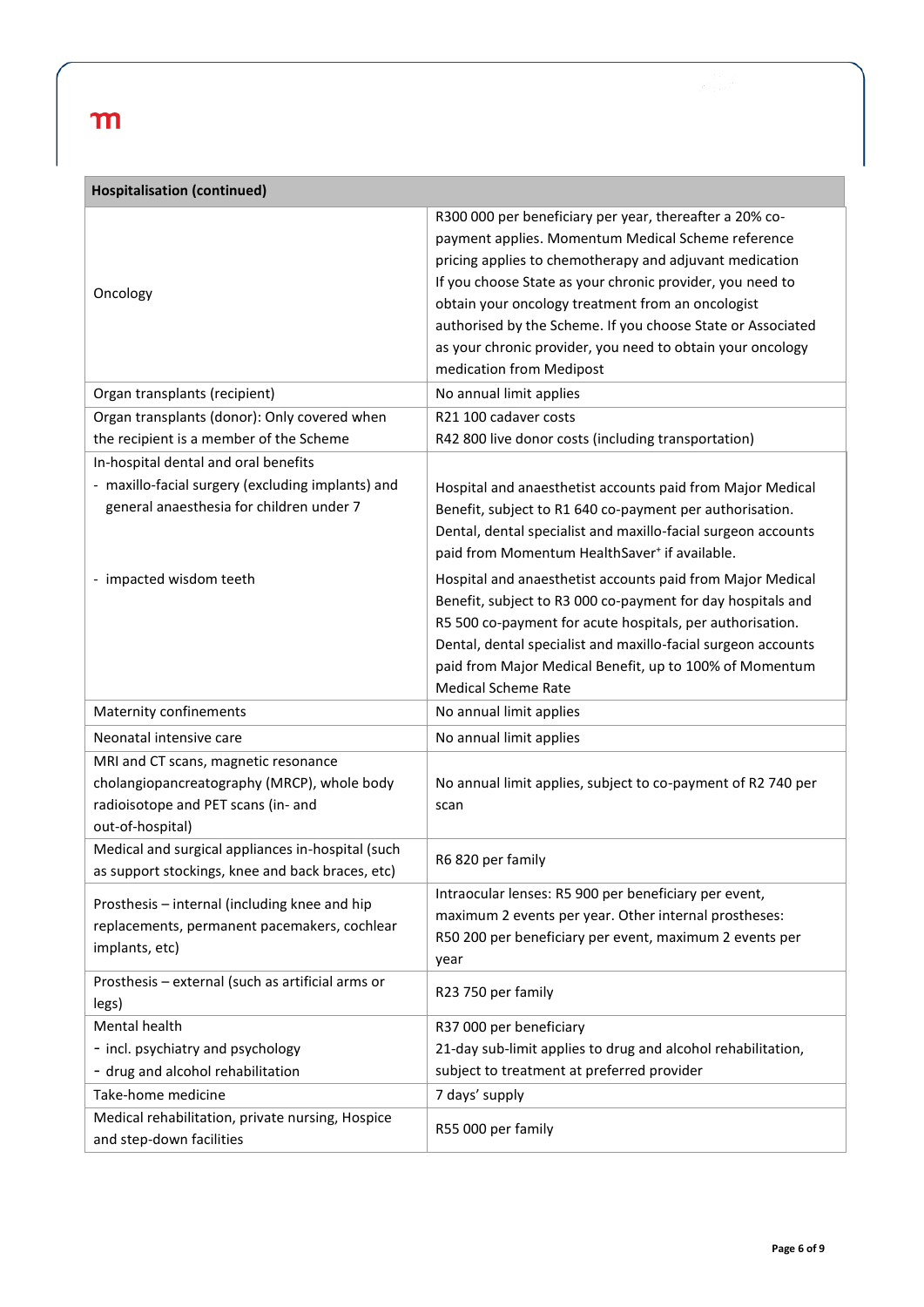| <b>Hospitalisation (continued)</b>                                                                                          |                                                              |                      |  |  |  |
|-----------------------------------------------------------------------------------------------------------------------------|--------------------------------------------------------------|----------------------|--|--|--|
| Immune deficiency related to HIV                                                                                            | At your chosen network provider                              |                      |  |  |  |
| Anti-retroviral treatment                                                                                                   | No annual limit applies                                      |                      |  |  |  |
| HIV related admissions                                                                                                      | R72 700 per family                                           |                      |  |  |  |
| Specialised procedures/treatment                                                                                            |                                                              |                      |  |  |  |
| Certain specialised procedures/treatment covered (when clinically appropriate) in- and out-of-hospital                      |                                                              |                      |  |  |  |
| <b>Chronic Benefit</b>                                                                                                      |                                                              |                      |  |  |  |
| General rule applicable to the Chronic Benefit: Benefits are subject to registration on the Chronic Management              |                                                              |                      |  |  |  |
| Programme and approval by the Scheme                                                                                        |                                                              |                      |  |  |  |
| Provider                                                                                                                    | Any, Associated or State*                                    |                      |  |  |  |
|                                                                                                                             | 26 conditions covered, according to the Chronic Disease List |                      |  |  |  |
| Cover                                                                                                                       | in Prescribed Minimum Benefits                               |                      |  |  |  |
| * If the State cannot provide you with the chronic medicine you need, you may obtain your medicine from Ingwe               |                                                              |                      |  |  |  |
| Primary Care Network providers, subject to a Network formulary and Scheme approval                                          |                                                              |                      |  |  |  |
| Day-to-day Benefit                                                                                                          |                                                              |                      |  |  |  |
| General rule applicable to the Day-to-day Benefit: Benefits are subject to Momentum HealthSaver <sup>+</sup> , if available |                                                              |                      |  |  |  |
|                                                                                                                             | Dental specialist accounts for extraction of impacted wisdom |                      |  |  |  |
|                                                                                                                             | teeth in doctors' rooms: Covered from Major Medical          |                      |  |  |  |
| Dentistry - specialised                                                                                                     | Benefit at 100% of the Momentum Medical Scheme Rate,         |                      |  |  |  |
|                                                                                                                             | subject to R1 640 co-payment and pre-authorisation           |                      |  |  |  |
|                                                                                                                             | Other specialised dentistry: Subject to Momentum             |                      |  |  |  |
|                                                                                                                             | HealthSaver <sup>+</sup> if available                        |                      |  |  |  |
| <b>Health Platform Benefit</b>                                                                                              |                                                              |                      |  |  |  |
| General rule applicable to the Health Platform Benefit: Health Platform benefits are paid by the Scheme up to a             |                                                              |                      |  |  |  |
| maximum Rand amount per benefit, provided you notify us before using the benefits                                           |                                                              |                      |  |  |  |
| What is the benefit?                                                                                                        | Who is eligible?                                             | How often?           |  |  |  |
| <b>Preventative care</b>                                                                                                    |                                                              |                      |  |  |  |
| <b>Baby immunisations</b>                                                                                                   | Children up to age 6                                         | As required by the   |  |  |  |
|                                                                                                                             |                                                              | Department of Health |  |  |  |
|                                                                                                                             | Children between 6 months                                    |                      |  |  |  |
| Flu vaccines                                                                                                                | and 5 years<br>Beneficiaries 60 and older                    | Once a year          |  |  |  |
|                                                                                                                             | High-risk beneficiaries                                      |                      |  |  |  |
| Tetanus diphtheria injection                                                                                                | All beneficiaries                                            | As needed            |  |  |  |
|                                                                                                                             | Beneficiaries 60 and older                                   |                      |  |  |  |
| Pneumococcal vaccine                                                                                                        | High-risk beneficiaries                                      | Once a year          |  |  |  |
| <b>Early detection tests</b>                                                                                                |                                                              |                      |  |  |  |
| Dental consultation (including sterile tray and                                                                             | All beneficiaries                                            | Once a year          |  |  |  |
| gloves)                                                                                                                     |                                                              |                      |  |  |  |
| Pap smear (pathologist)                                                                                                     | Women 15 and older                                           |                      |  |  |  |
| Consultation (GP*or gynaecologist)                                                                                          |                                                              | Once a year          |  |  |  |
|                                                                                                                             |                                                              | Once every 2 years   |  |  |  |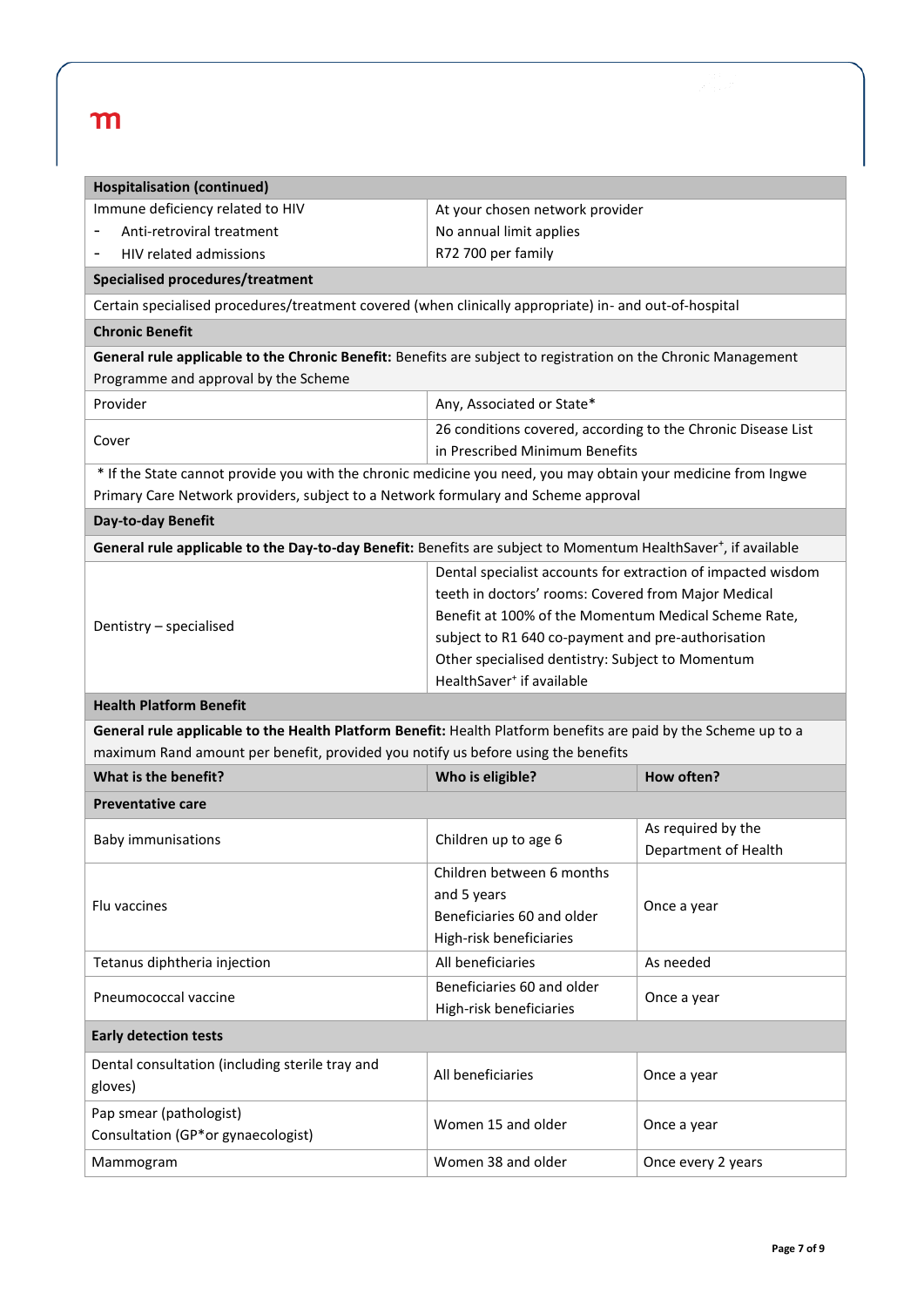| <b>Early detection tests (continued)</b>                                                                                                                                                     |                                                                                                          |                                                  |                                                                                              |  |  |
|----------------------------------------------------------------------------------------------------------------------------------------------------------------------------------------------|----------------------------------------------------------------------------------------------------------|--------------------------------------------------|----------------------------------------------------------------------------------------------|--|--|
| DEXA bone density scan (radiologist, GP* or<br>specialist)                                                                                                                                   |                                                                                                          | Beneficiaries 50 and older                       | Once every 3 years                                                                           |  |  |
|                                                                                                                                                                                              |                                                                                                          | Beneficiaries 21 to 29                           | Once every 5 years                                                                           |  |  |
|                                                                                                                                                                                              |                                                                                                          | Beneficiaries 30 to 59                           | Once every 3 years                                                                           |  |  |
|                                                                                                                                                                                              | General physical examination (GP consultation)*                                                          | Beneficiaries 60 to 69                           | Once every 2 years                                                                           |  |  |
|                                                                                                                                                                                              |                                                                                                          | Beneficiaries 70 and older                       | Once a year                                                                                  |  |  |
|                                                                                                                                                                                              |                                                                                                          | Men 40 to 49                                     | Once every 5 years                                                                           |  |  |
|                                                                                                                                                                                              |                                                                                                          | Men 50 to 59                                     | Once every 3 years                                                                           |  |  |
|                                                                                                                                                                                              | Prostate specific antigen (pathologist)                                                                  | Men 60 to 69                                     | Once every 2 years                                                                           |  |  |
|                                                                                                                                                                                              |                                                                                                          | Men 70 and older                                 | Once a year                                                                                  |  |  |
| Health assessment (pre-notification not<br>required): Blood pressure test, cholesterol and<br>blood sugar tests (finger prick tests), height,<br>weight and waist circumference measurements |                                                                                                          | All principal members and<br>adult beneficiaries | Once a year                                                                                  |  |  |
| Cholesterol test (pathologist)<br>Only covered if health assessment results indicate a<br>total cholesterol of 6 mmol/L and above                                                            |                                                                                                          | Principal members and adult<br>beneficiaries     | Once a year                                                                                  |  |  |
| Blood sugar (glucose) test (pathologist)<br>Only covered if health assessment results indicate<br>blood sugar levels of 11 mmol/L and above                                                  |                                                                                                          | Principal members and<br>adult beneficiaries     | Once a year                                                                                  |  |  |
| Glaucoma test                                                                                                                                                                                |                                                                                                          | Beneficiaries 40 to 49                           | Once every 2 years                                                                           |  |  |
|                                                                                                                                                                                              |                                                                                                          | Beneficiaries 50 and older                       | Once a year                                                                                  |  |  |
| HIV test (pathologist)                                                                                                                                                                       |                                                                                                          | Beneficiaries 15 and older                       | Once every 5 years                                                                           |  |  |
| Maternity programme (subject to registration on the Maternity programme between 8 and 20 weeks of<br>pregnancy)                                                                              |                                                                                                          |                                                  |                                                                                              |  |  |
|                                                                                                                                                                                              | Doula benefit                                                                                            |                                                  | 2 visits per pregnancy                                                                       |  |  |
| Antenatal visits (Midwives, GP* or gynaecologist)                                                                                                                                            |                                                                                                          |                                                  | 12 visits                                                                                    |  |  |
| Nurse home visits                                                                                                                                                                            |                                                                                                          |                                                  | 2 visits, the day after returning<br>from hospital following<br>childbirth and 2 weeks later |  |  |
| Urine tests (dipstick)                                                                                                                                                                       |                                                                                                          | Women registered on the                          | Included in antenatal visits                                                                 |  |  |
| Pathology tests                                                                                                                                                                              | Blood group, creatinine, full blood count,<br>glucose strip, haemoglobin estimation<br>and Rhesus factor | programme                                        | 1 test                                                                                       |  |  |
|                                                                                                                                                                                              | Urinalysis                                                                                               |                                                  | 12 tests                                                                                     |  |  |
|                                                                                                                                                                                              | Urine tests (microscopic exams,<br>antibiotic susceptibility and culture)                                |                                                  | As indicated                                                                                 |  |  |